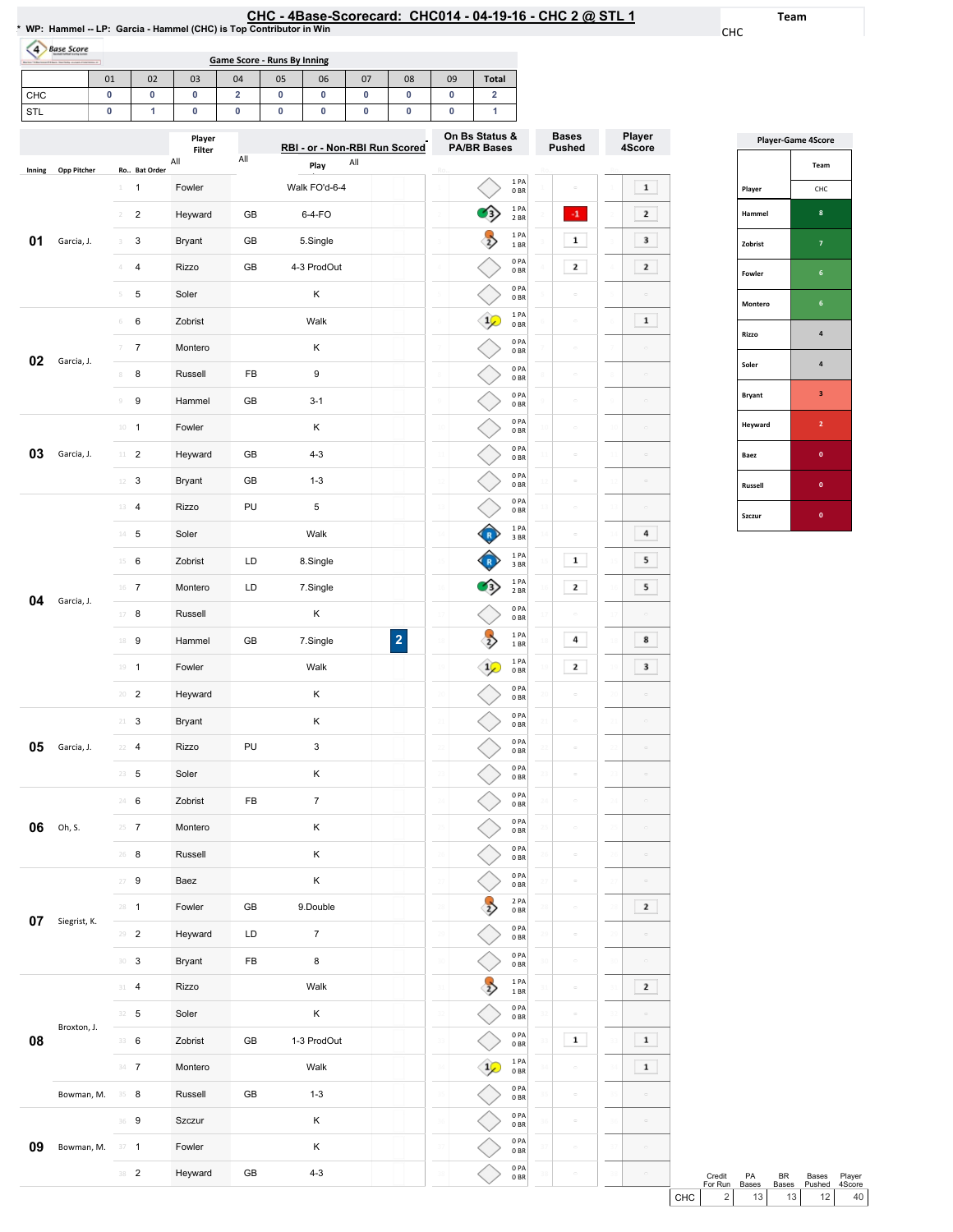### \* WP: Hammel - LP: Garcia - Hammel (CHC) is Top Contributor in Win<br>\* WP: Hammel - LP: Garcia - Hammel (CHC) is Top Contributor in Win

| CHC             |  | ۰ |  |  |  |
|-----------------|--|---|--|--|--|
| <b>QTI</b><br>ິ |  |   |  |  |  |
|                 |  |   |  |  |  |

|    |                         |              |            | RBI - or - Non-RBI Run Scored |                         | On Bs Status &<br><b>PA/BR Bases</b>                         | <b>Bases</b><br><b>Pushed</b> | Player<br>4Score |
|----|-------------------------|--------------|------------|-------------------------------|-------------------------|--------------------------------------------------------------|-------------------------------|------------------|
|    | $\mathbf{1}$            | Carpenter    |            | Κ                             | $\boxed{0}$             |                                                              |                               |                  |
| 01 | $\overline{a}$          | Hazelbaker   | GB         | $1 - 3$                       | $\overline{\mathsf{P}}$ | ◆◆◆※♪                                                        |                               |                  |
|    | 3                       | Holliday     | GB         | $5 - 3$                       | $\boldsymbol{0}$        |                                                              |                               |                  |
|    | $\overline{\mathbf{4}}$ | Adams        | LD         | 8.Single +CS-1-5-6            |                         |                                                              |                               |                  |
|    | 5                       | Grichuk      | GB         | 7.Single                      |                         |                                                              |                               |                  |
| 02 | 6                       | Molina       | FB         | 8.Triple                      |                         |                                                              |                               |                  |
|    | $\overline{7}$          | Wong         |            | Κ                             |                         |                                                              |                               |                  |
|    | 8                       | Tejada       | PU         | 3                             |                         |                                                              |                               |                  |
|    | 9                       | Garcia, J.   | GB         | $4 - 3$                       |                         | $\begin{array}{c} \bullet \\ \bullet \\ \bullet \end{array}$ |                               |                  |
| 03 | $\mathbf{1}$            | Carpenter    | GB         | $6 - 3$                       |                         |                                                              |                               |                  |
|    | $\overline{2}$          | Hazelbaker   |            | Κ                             |                         |                                                              |                               |                  |
|    | 3                       | Holliday     | LD         | 7.Single ++FB-DP-9-2          |                         | X                                                            |                               |                  |
| 04 | $\overline{\mathbf{4}}$ | Adams        | LD         | 9.Double                      |                         |                                                              |                               |                  |
|    | 5                       | Grichuk      | PU         | $\pmb{4}$                     |                         | $\bullet$                                                    |                               |                  |
|    | 6                       | Molina       | FB         | 9-2-FB-DP                     |                         | ♦                                                            |                               |                  |
|    | $\overline{7}$          | Wong         |            | HBP +2ndSB                    |                         | $\bullet$                                                    |                               |                  |
|    | $\bf8$                  | Tejada       |            | Κ                             |                         |                                                              |                               |                  |
| 05 | 9                       | Moss         | PU         | 6                             |                         |                                                              |                               |                  |
|    | $\mathbf{1}$            | Carpenter    | FB         | $\boldsymbol{7}$              |                         |                                                              |                               |                  |
|    | $\overline{2}$          | Hazelbaker   | GB         | $4 - 3$                       |                         |                                                              |                               |                  |
| 06 | 3                       | Holliday     |            | Κ                             |                         |                                                              |                               |                  |
|    | 4                       | Adams        |            | Κ                             |                         |                                                              |                               |                  |
|    | 5                       | Grichuk      | GB         | $1 - 3$                       | $\vert$ 0               |                                                              |                               |                  |
|    | 6                       | Molina       |            | Κ                             | $\boldsymbol{0}$        |                                                              |                               |                  |
| 07 | $\overline{7}$          | Wong         |            | Walk                          | $\overline{\mathbf{0}}$ |                                                              |                               |                  |
|    | 8                       | Diaz         |            | Walk                          | $\overline{\mathbf{0}}$ |                                                              |                               |                  |
|    | 9                       | Piscotty     |            | Κ                             | $\overline{\mathbf{0}}$ |                                                              |                               |                  |
|    | $\mathbf{1}$            | Carpenter    | LD         | 8.Single                      | $\overline{\mathsf{I}}$ |                                                              |                               |                  |
|    | $\overline{2}$          | Hazelbaker   |            | Κ                             | $\overline{\mathbf{0}}$ |                                                              |                               |                  |
| 08 | $\mathbf{3}$            | Holliday     | GB         | 5-3 ProdOut                   | $\overline{\mathbf{0}}$ |                                                              |                               |                  |
|    | $\overline{4}$          | Adams        |            | Walk                          | $\overline{\mathbf{0}}$ |                                                              |                               |                  |
|    | $5\phantom{.0}$         | Grichuk      |            | Κ                             | $\overline{\mathbf{0}}$ |                                                              |                               |                  |
|    | $\bf 6$                 | Molina-Fryer | GB         | 9.Single +2ndWP               | $\overline{\mathbf{0}}$ |                                                              |                               |                  |
| 09 | $\boldsymbol{7}$        | Wong         | FB         | $\boldsymbol{7}$              | $\overline{\mathbf{0}}$ |                                                              |                               |                  |
|    | $\bf8$                  | Diaz         | ${\sf FB}$ | $\bf8$                        | $\overline{\mathbf{0}}$ |                                                              |                               |                  |
|    | $\boldsymbol{9}$        | Gyorko       |            | Κ                             | $\overline{\mathsf{I}}$ |                                                              |                               |                  |



Credit PA BR Bases Player<br>ForRun Bases Bases Pushed 4Score<br>STL 1 14 5 8 28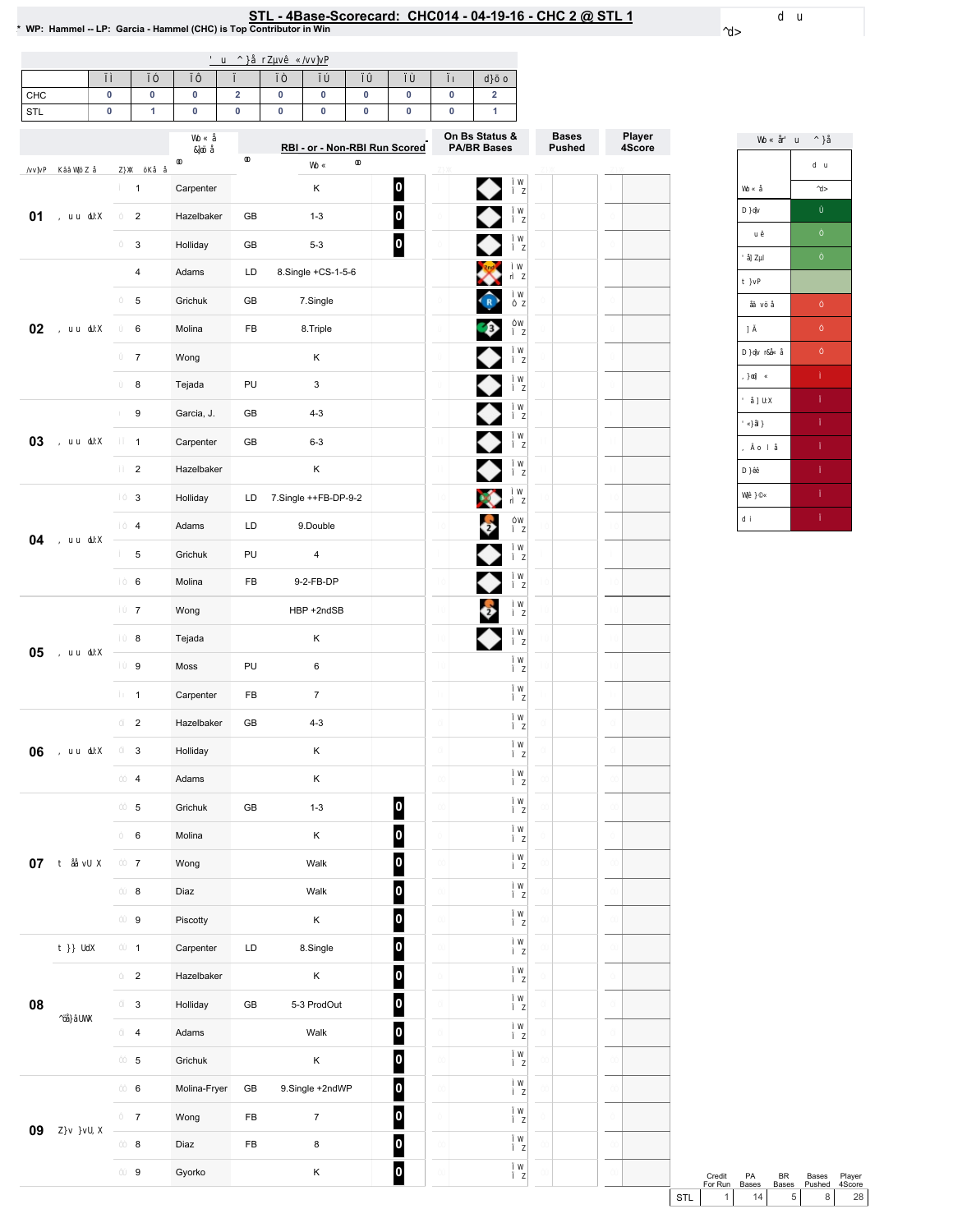

|                | CHC - 4BaseScore - Player 4Score by Batting Order<br>CHC014 - 04-19-16 - CHC 2 @ STL 1<br>WP: Hammel -- LP: Garcia - Hammel (CHC) is Top Contributor in Win |           |                |                |                         |                |                         |                |                |           |              |  |
|----------------|-------------------------------------------------------------------------------------------------------------------------------------------------------------|-----------|----------------|----------------|-------------------------|----------------|-------------------------|----------------|----------------|-----------|--------------|--|
|                |                                                                                                                                                             |           |                |                |                         |                | <b>Bat Order</b>        |                |                |           |              |  |
| Player         | Team                                                                                                                                                        | Position  | $\mathbf{1}$   | $\mathbf{2}$   | 3                       | $\overline{4}$ | 5                       | 6              | $\overline{7}$ | 8         | 9            |  |
| Hammel         | CHC                                                                                                                                                         | P         |                |                |                         |                |                         |                |                |           | 8            |  |
| Zobrist        | CHC                                                                                                                                                         | 2B        |                |                |                         |                |                         | $\overline{7}$ |                |           |              |  |
| Fowler         | CHC                                                                                                                                                         | CF        | $6\phantom{.}$ |                |                         |                |                         |                |                |           |              |  |
| Montero        | CHC                                                                                                                                                         | C         |                |                |                         |                |                         |                | 6              |           |              |  |
| <b>Rizzo</b>   | CHC                                                                                                                                                         | 1B        |                |                |                         | $\overline{4}$ |                         |                |                |           |              |  |
| Soler          | CHC                                                                                                                                                         | LF        |                |                |                         |                | $\overline{\mathbf{4}}$ |                |                |           |              |  |
| <b>Bryant</b>  | CHC                                                                                                                                                         | 3B        |                |                | $\overline{\mathbf{3}}$ |                |                         |                |                |           |              |  |
| Heyward        | CHC                                                                                                                                                         | <b>RF</b> |                | $\overline{2}$ |                         |                |                         |                |                |           |              |  |
| Baez           | CHC                                                                                                                                                         | PH        |                |                |                         |                |                         |                |                |           | $\bullet$    |  |
| <b>Russell</b> | CHC                                                                                                                                                         | SS        |                |                |                         |                |                         |                |                | $\bullet$ |              |  |
| <b>Szczur</b>  | CHC                                                                                                                                                         | LF-Dsub   |                |                |                         |                |                         |                |                |           | $\mathbf{0}$ |  |

# CHC-4ScoreBox-PlayerTotals All WP:Hammel--LP:Garcia-Hammel(CHC)isTopContributorinWin

|               |               | Batting<br>Order        |                |                |                     |                     |                |                |                   |
|---------------|---------------|-------------------------|----------------|----------------|---------------------|---------------------|----------------|----------------|-------------------|
| Player        | Team Position | Nbr                     | Credit For Run | PA Bases       | <b>BR</b> Bases     | <b>Bases Pushed</b> | Player 4Score  | Appearances    | Productivity Rate |
| Hammel        | CHC P         | 9                       | $\overline{2}$ |                | $\mathbf{1}$        | $\overline{4}$      | 8              | $\overline{2}$ | 4.000             |
| Zobrist       | CHC 2B        | 6                       | $\pmb{0}$      | $\overline{2}$ | $\mathbf{3}$        | $\overline{2}$      | $\overline{7}$ | 4              | 1.750             |
| Fowler        | CHC CF        | $\mathbf{1}$            | $\pmb{0}$      | $\overline{4}$ | $\mathsf 0$         | $\overline{c}$      | 6              | 5              | 1.200             |
| Montero       | CHC C         | $\overline{7}$          | $\pmb{0}$      | $\overline{2}$ | 2                   | $\overline{2}$      | 6              | 4              | 1.500             |
| Rizzo         | CHC 1B        | $\overline{\mathbf{4}}$ | $\pmb{0}$      | $\overline{1}$ | $\mathbf{1}$        | $\overline{c}$      | $\overline{4}$ | 4              | 1.000             |
| Soler         | CHC LF        | 5                       | $\pmb{0}$      | $\overline{1}$ | $\mathbf{3}$        | $\mathsf 0$         | $\overline{4}$ | 4              | 1.000             |
| Bryant        | CHC 3B        | $\mathsf 3$             | $\pmb{0}$      |                | $\mathbf{1}$        | $\mathbf{1}$        | $\mathsf 3$    | 4              | 0.750             |
| Heyward       | CHC RF        | $\overline{2}$          | $\pmb{0}$      |                | $\overline{2}$      | $-1$                | $\overline{2}$ | 5              | 0.400             |
| Baez          | CHC PH        | 9                       | $\mathbf 0$    | 0              | 0                   | $\mathsf 0$         | $\mathbf 0$    | 1              | 0.000             |
| Russell       | CHC SS        | 8                       | $\pmb{0}$      | $\mathsf 0$    | $\mathsf{O}\xspace$ | $\mathsf{O}\xspace$ | $\pmb{0}$      | 4              | 0.000             |
| Szczur        | CHC LF-Dsub   | 9                       | $\pmb{0}$      | 0              | $\mathbf 0$         | $\mathsf 0$         | $\pmb{0}$      | $\mathbf{1}$   | 0.000             |
| <b>Totals</b> |               |                         | $\overline{2}$ | 13             | 13                  | 12                  | 40             | 38             | 1.053             |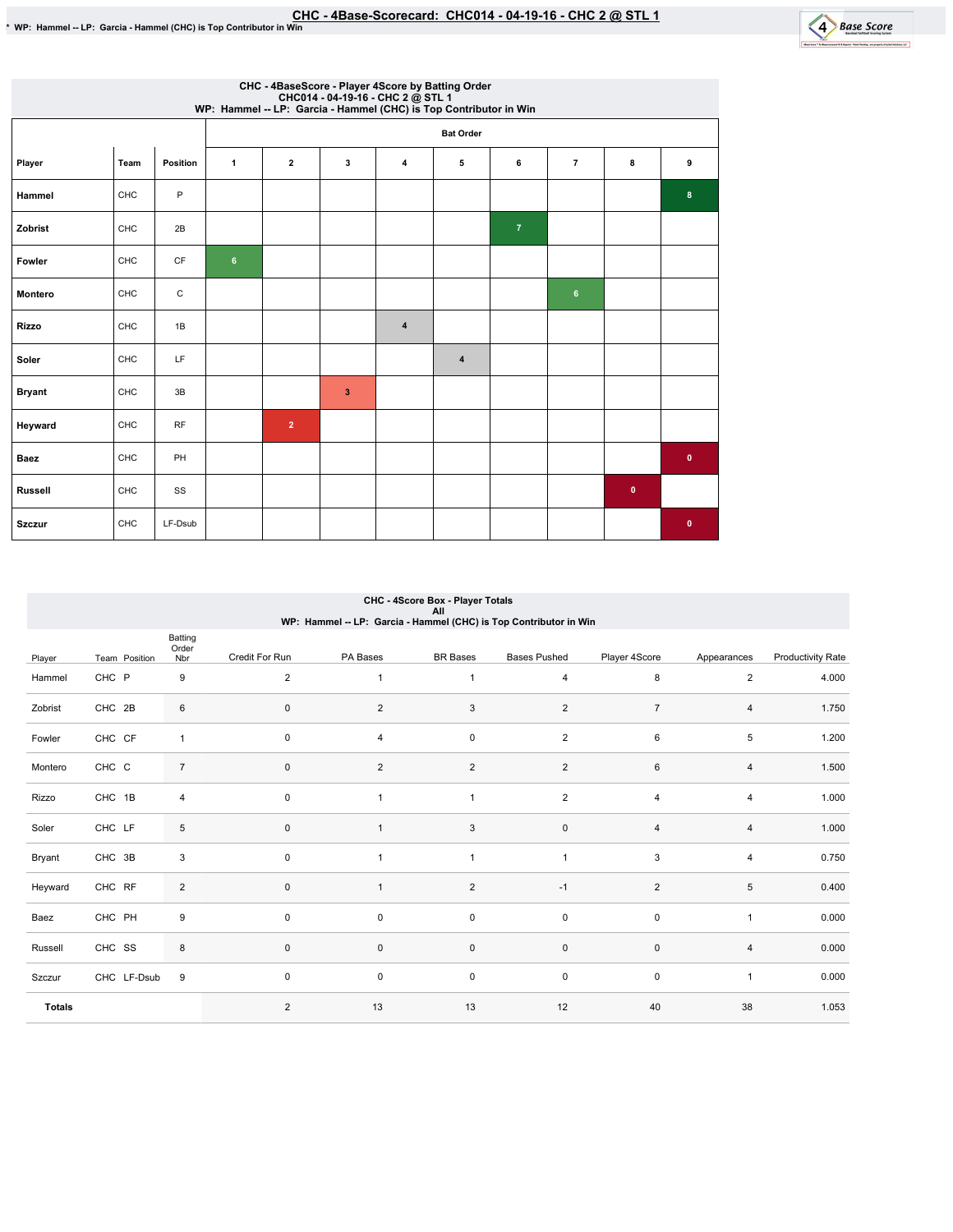

|               | STL - 4BaseScore - Player 4Score by Batting Order<br>CHC014 - 04-19-16 - CHC 2 @ STL 1<br>WP: Hammel -- LP: Garcia - Hammel (CHC) is Top Contributor in Win |             |                |                         |                      |                |                  |                |                         |                |             |  |
|---------------|-------------------------------------------------------------------------------------------------------------------------------------------------------------|-------------|----------------|-------------------------|----------------------|----------------|------------------|----------------|-------------------------|----------------|-------------|--|
|               |                                                                                                                                                             |             |                |                         |                      |                | <b>Bat Order</b> |                |                         |                |             |  |
| Player        | Team                                                                                                                                                        | Position    | $\mathbf{1}$   | $\overline{\mathbf{2}}$ | 3                    | 4              | 5                | 6              | $\overline{7}$          | 8              | 9           |  |
| <b>Molina</b> | STL                                                                                                                                                         | $\mathsf C$ |                |                         |                      |                |                  | $\overline{7}$ |                         |                |             |  |
| Adams         | STL                                                                                                                                                         | 1B          |                |                         |                      | 5 <sub>5</sub> |                  |                |                         |                |             |  |
| Grichuk       | STL                                                                                                                                                         | CF          |                |                         |                      |                | 5 <sub>5</sub>   |                |                         |                |             |  |
| Wong          | STL                                                                                                                                                         | 2B          |                |                         |                      |                |                  |                | $\overline{\mathbf{4}}$ |                |             |  |
| Carpenter     | STL                                                                                                                                                         | 3B          | $\overline{2}$ |                         |                      |                |                  |                |                         |                |             |  |
| <b>Diaz</b>   | <b>STL</b>                                                                                                                                                  | PH-SS       |                |                         |                      |                |                  |                |                         | $\overline{2}$ |             |  |
| Molina-Fryer  | STL                                                                                                                                                         | $C+PR$      |                |                         |                      |                |                  | 2 <sup>1</sup> |                         |                |             |  |
| Holliday      | STL                                                                                                                                                         | LF          |                |                         | $\blacktriangleleft$ |                |                  |                |                         |                |             |  |
| Garcia, J.    | STL                                                                                                                                                         | P           |                |                         |                      |                |                  |                |                         |                | $\mathbf 0$ |  |
| Gyorko        | STL                                                                                                                                                         | PH          |                |                         |                      |                |                  |                |                         |                | $\pmb{0}$   |  |
| Hazelbaker    | <b>STL</b>                                                                                                                                                  | <b>RF</b>   |                | $\mathbf{0}$            |                      |                |                  |                |                         |                |             |  |
| <b>Moss</b>   | STL                                                                                                                                                         | PH          |                |                         |                      |                |                  |                |                         |                | $\mathbf 0$ |  |
| Piscotty      | STL                                                                                                                                                         | PH          |                |                         |                      |                |                  |                |                         |                | $\mathbf 0$ |  |
| Tejada        | STL                                                                                                                                                         | SS          |                |                         |                      |                |                  |                |                         | $\mathbf{0}$   |             |  |

# STL - 4Score Box - Player Totals<br>All<br>WP: Hammel -- LP: Garcia - Hammel (CHC) is Top Contributor in Win

|               |               | Batting<br>Order |                |                |                 |                     |                |                |                          |
|---------------|---------------|------------------|----------------|----------------|-----------------|---------------------|----------------|----------------|--------------------------|
| Player        | Team Position | Nbr              | Credit For Run | PA Bases       | <b>BR</b> Bases | <b>Bases Pushed</b> | Player 4Score  | Appearances    | <b>Productivity Rate</b> |
| Molina        | STL C         | 6                | $\mathbf{1}$   | 3              | 0               | 3                   | $\overline{7}$ | 3              | 2.333                    |
| Adams         | STL<br>1B     | 4                | $\pmb{0}$      | 4              | $-1$            | $\overline{2}$      | 5              | 4              | 1.250                    |
| Grichuk       | STL CF        | 5                | $\pmb{0}$      | 1              | 3               | $\overline{1}$      | 5              | 4              | 1.250                    |
| Wong          | STL 2B        | $\overline{7}$   | $\mathbf 0$    | $\overline{2}$ | $\overline{2}$  | $\mathsf 0$         | $\overline{4}$ | $\overline{4}$ | 1.000                    |
| Carpenter     | 3B<br>STL     | $\mathbf{1}$     | $\mathbf 0$    | 1              | $\mathbf{1}$    | $\mathsf 0$         | 2              | 4              | 0.500                    |
| Diaz          | STL PH-SS     | 8                | $\pmb{0}$      |                | $\mathsf 0$     | $\overline{1}$      | $\overline{2}$ | $\overline{2}$ | 1.000                    |
| Molina-Fryer  | STL C+PR      | 6                | $\pmb{0}$      | $\mathbf{1}$   | $\mathbf{1}$    | $\pmb{0}$           | $\overline{2}$ | $\mathbf{1}$   | 2.000                    |
| Holliday      | STL LF        | 3                | $\mathbf 0$    | 1              | $-1$            | $\mathbf{1}$        | $\overline{1}$ | $\overline{4}$ | 0.250                    |
| Garcia, J.    | STL P         | 9                | $\pmb{0}$      | 0              | $\mathsf 0$     | $\mathsf 0$         | $\pmb{0}$      | 1              | 0.000                    |
| Gyorko        | STL PH        | 9                | $\pmb{0}$      | $\mathbf 0$    | $\pmb{0}$       | $\pmb{0}$           | $\mathbf 0$    | $\mathbf{1}$   | 0.000                    |
| Hazelbaker    | STL RF        | 2                | $\mathbf 0$    | 0              | $\mathsf 0$     | $\mathsf 0$         | $\mathbf 0$    | 4              | 0.000                    |
| Moss          | STL PH        | 9                | $\pmb{0}$      | $\mathbf 0$    | $\pmb{0}$       | $\mathsf 0$         | $\mathbf 0$    | $\mathbf{1}$   | 0.000                    |
| Piscotty      | STL PH        | 9                | $\mathbf 0$    | 0              | $\mathsf 0$     | $\mathsf 0$         | $\mathbf 0$    | $\mathbf{1}$   | 0.000                    |
| Tejada        | STL SS        | 8                | $\mathbf 0$    | 0              | $\mathbf 0$     | $\mathsf 0$         | $\mathbf 0$    | $\overline{2}$ | 0.000                    |
| <b>Totals</b> |               |                  | 1              | 14             | 5               | 8                   | 28             | 36             | 0.778                    |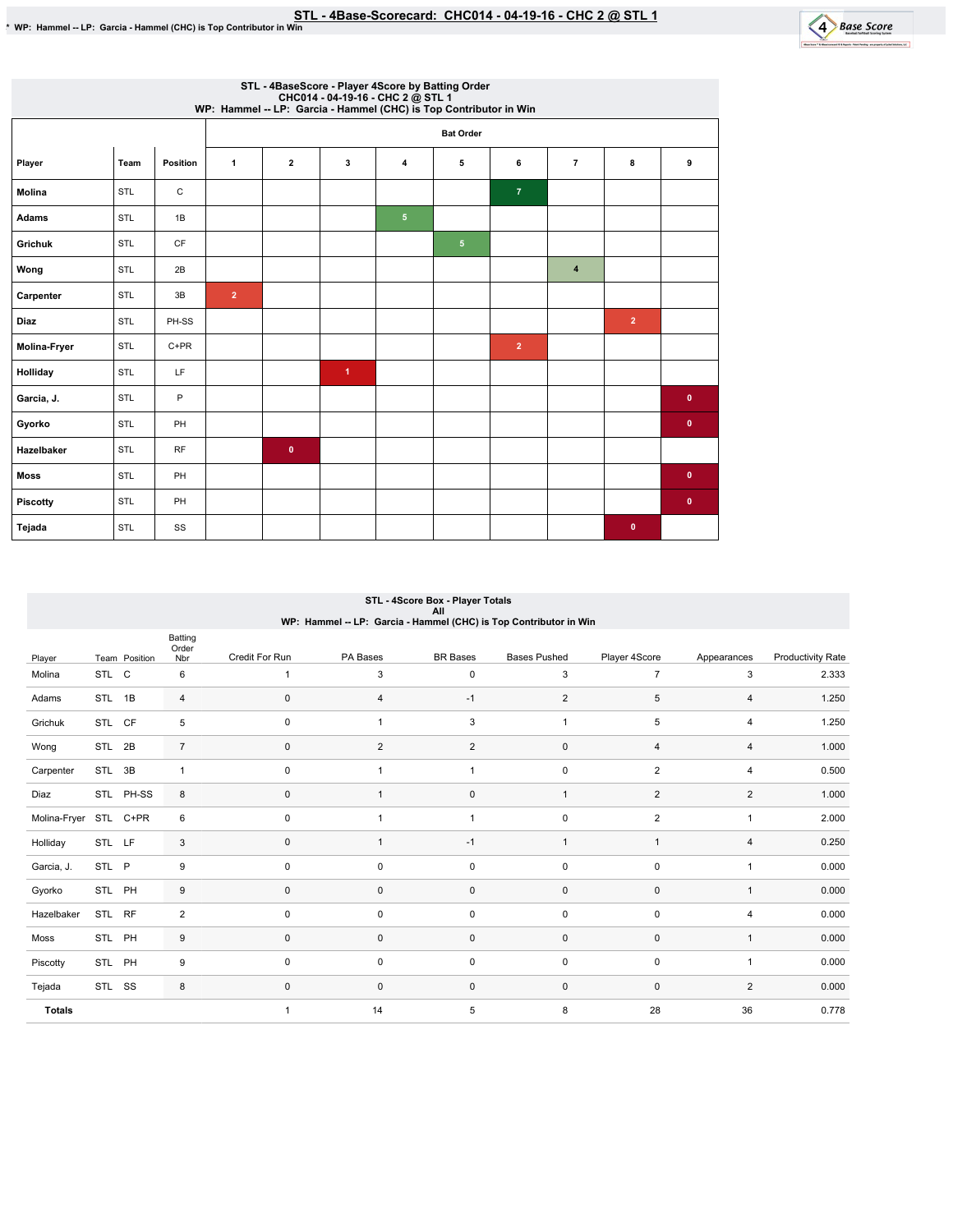#### CHC - 4Base-Scorecard: CHC014 - 04-19-16 - CHC 2 @ STL 1 \* WP: Hammel -- LP: Garcia - Hammel (CHC) is Top Contributor in Win